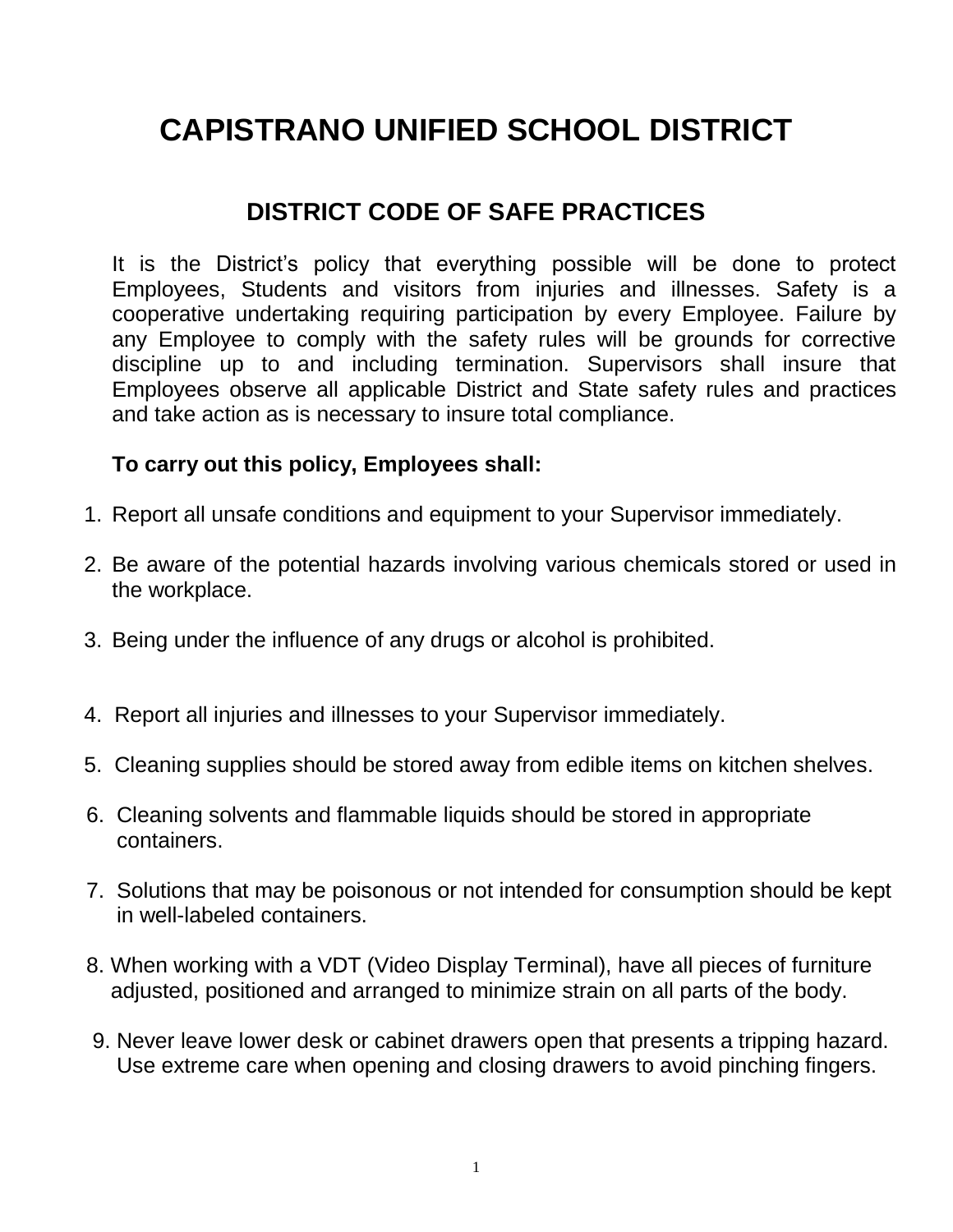- 10. Do not open more than one upper drawer at a time, particularly the top two drawers on tall filing cabinets.
- 11. Portable electric tools shall not be lifted or lowered by means of the power cord.
- 12. Horseplay, scuffling, and any other acts which tend to have an adverse influence on the safety or well being of the employees are prohibited.
- 13. Means of egress shall be kept un-locked and well lighted during normal work hours.
- 14. In the event of fire, sound the alarm, follow the company emergency action plan.
- 15. All work areas and classrooms shall be maintained in a neat, orderly manner. Trash and refuse are to be disposed of in designated waste containers.
- 16. Upon hearing the fire alarm, stop work and proceed in an orderly manner to the nearest clear exit and gather at the prearranged designated location.
- 17. Never stack material precariously on top of lockers, file cabinets, workstations or other elevated locations.
- 18. Only trained and designated Employees shall attempt to respond to a fire or other emergency.
- 19. All extension cords running into walk areas must be taped down or inserted through rubber protectors to preclude them from becoming tripping hazards.
- 20. Inspect motorized vehicles and other mechanized equipment daily or prior to use.
- 21. All exit doors must comply with the fire safety regulations during normal business hours.
- 22. Shut off engine, set brakes, curb wheels and secure vehicle prior to leaving vehicle unattended.
- 23. Inspect pallets and their loads for integrity and stability before loading or moving.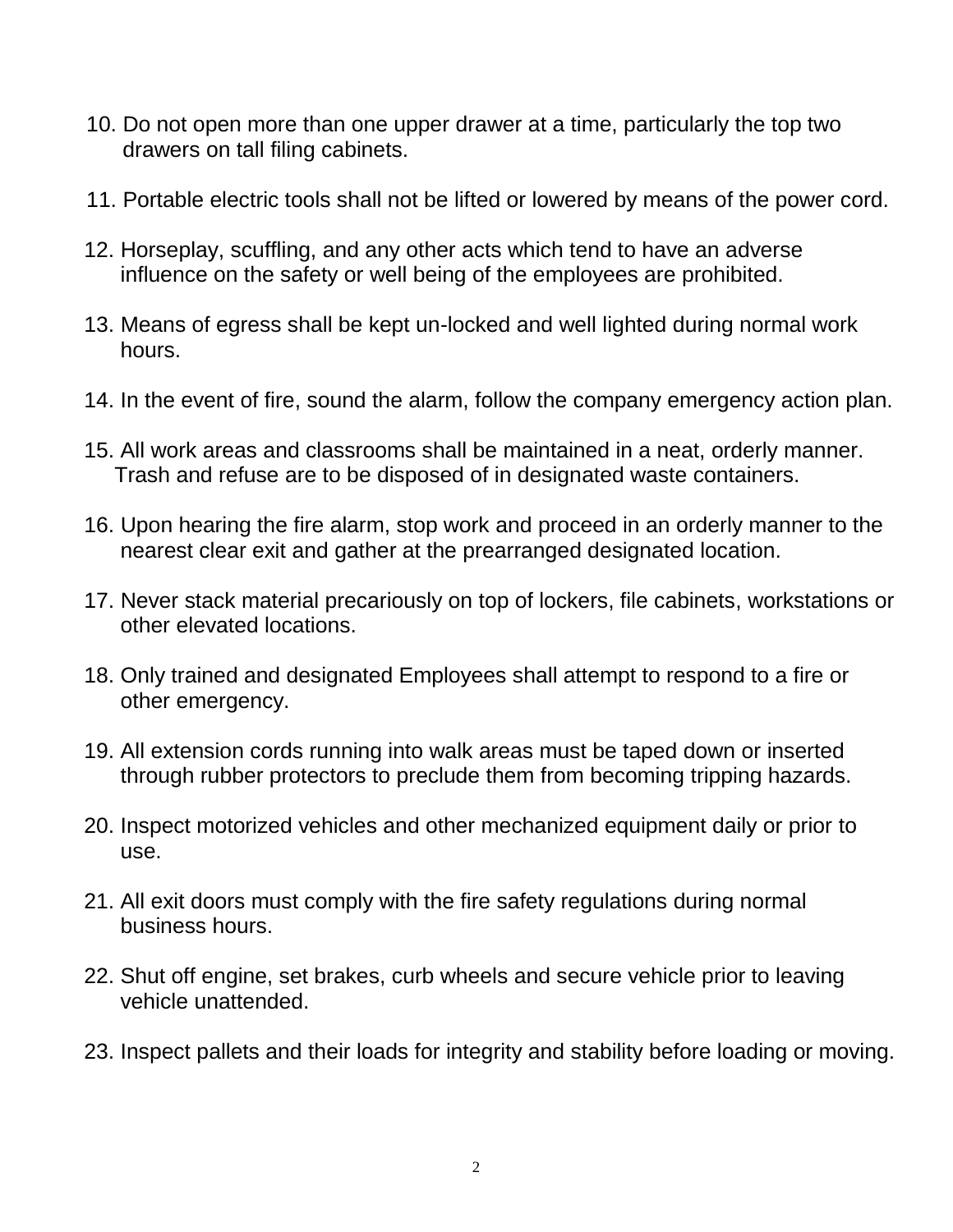- 24. Stairways shall be maintained free of any material that can be tripped over, and all areas under stairways that are egress routes shall not be used to store materials.
- 25. Do not use compressed air for cleaning clothing unless the pressure is less than 10 psi.
- 26. Employees shall not enter manholes, underground vaults, chambers, tanks, silos, or other similar places deemed to be "confined spaces" unless authorized to do so.
- 27. When carrying material, caution shall be exercised in watching for and avoiding obstructions, loose materials, etc.
- 28. Do not store compressed gas cylinders in areas that are exposed to heat sources, electric arcs or high temperature lines.
- 29. Appliances such as coffeepots and microwaves should be kept in working order and inspected for signs of wear, heat or fraying of cords.
- 30. Do not stack material in an unstable manner.
- 31. Report any exposed wiring and cords that are in disrepair or have deteriorated insulation so they can be repaired or replaced promptly.
- 32. Machinery shall not be serviced, repaired or adjusted while in operation, nor shall oiling of moving parts be attempted, except on equipment that is designed or fitted with safeguards to protect the person performing the work.
- 33. Identify contents of pipelines prior to initiating any work that affects the integrity of the pipe.
- 34. Never use a metal ladder where it could come in contact with energized parts of equipment, fixtures or circuit conductors.
- 35. Fans used in work areas should be guarded. Guards must not allow fingers to be inserted through the guard.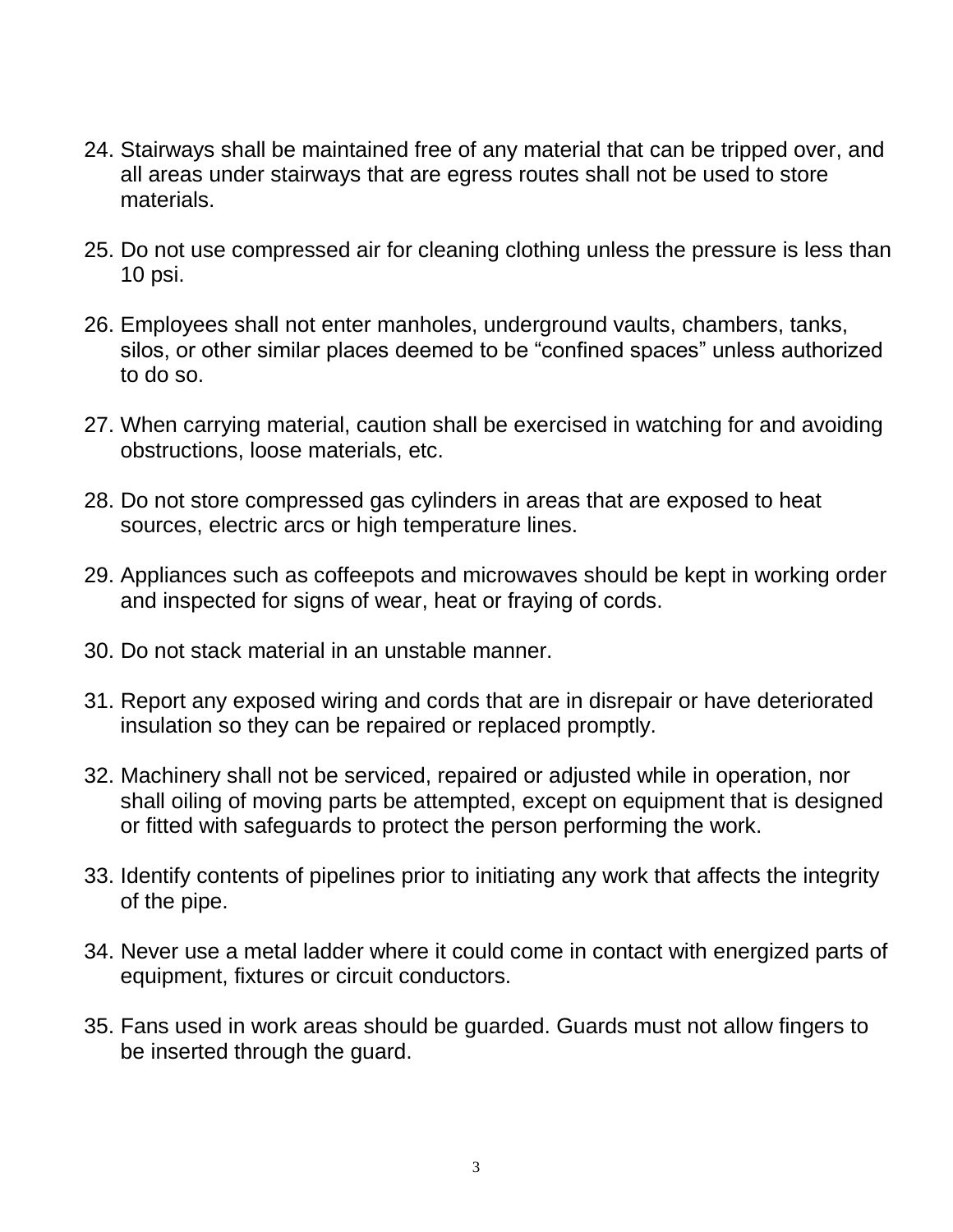- 36. Files and supplies should be stored in such a manner as to preclude damage to the supplies or injury to personnel when they are moved. Heaviest items should be stored closest to the floor and lightweight items stored above.
- 37. Equipment such as scissors, staplers, etc., should be used for their intended purposes only and should not be misused as hammers, pry bars, screwdrivers, etc. Misuse can cause damage to the equipment and possible injury to the user.
- 38. All tools and equipment shall be maintained in good condition.
- 39. Materials and equipment will not be stored against doors or exits, fire ladders or fire extinguisher stations.
- 40. All designated aisles must be kept clear at all times.
- 41. Only appropriate tools shall be used for a specific task.
- 42. All spills shall be wiped up immediately.
- 43. Maintain sufficient access and working space around all electrical equipment to permit ready and safe operations and maintenance.
- 44. Do not use any portable electrical tools and equipment that are not grounded or double insulated.
- 45. Wear hearing protection in all areas identified as having high noise exposure.
- 46. Only authorized persons shall operate machinery or equipment.
- 47. Goggles or face shields must be worn when grinding.
- 48. Do not use any faulty or worn hand tools.
- 49. Always use the proper lifting technique. Never attempt to lift or push an object that is too heavy for one person to lift. Use the team concept to move heavy objects.
- 50. Guard all floor openings with a cover, guardrail, or equivalent.